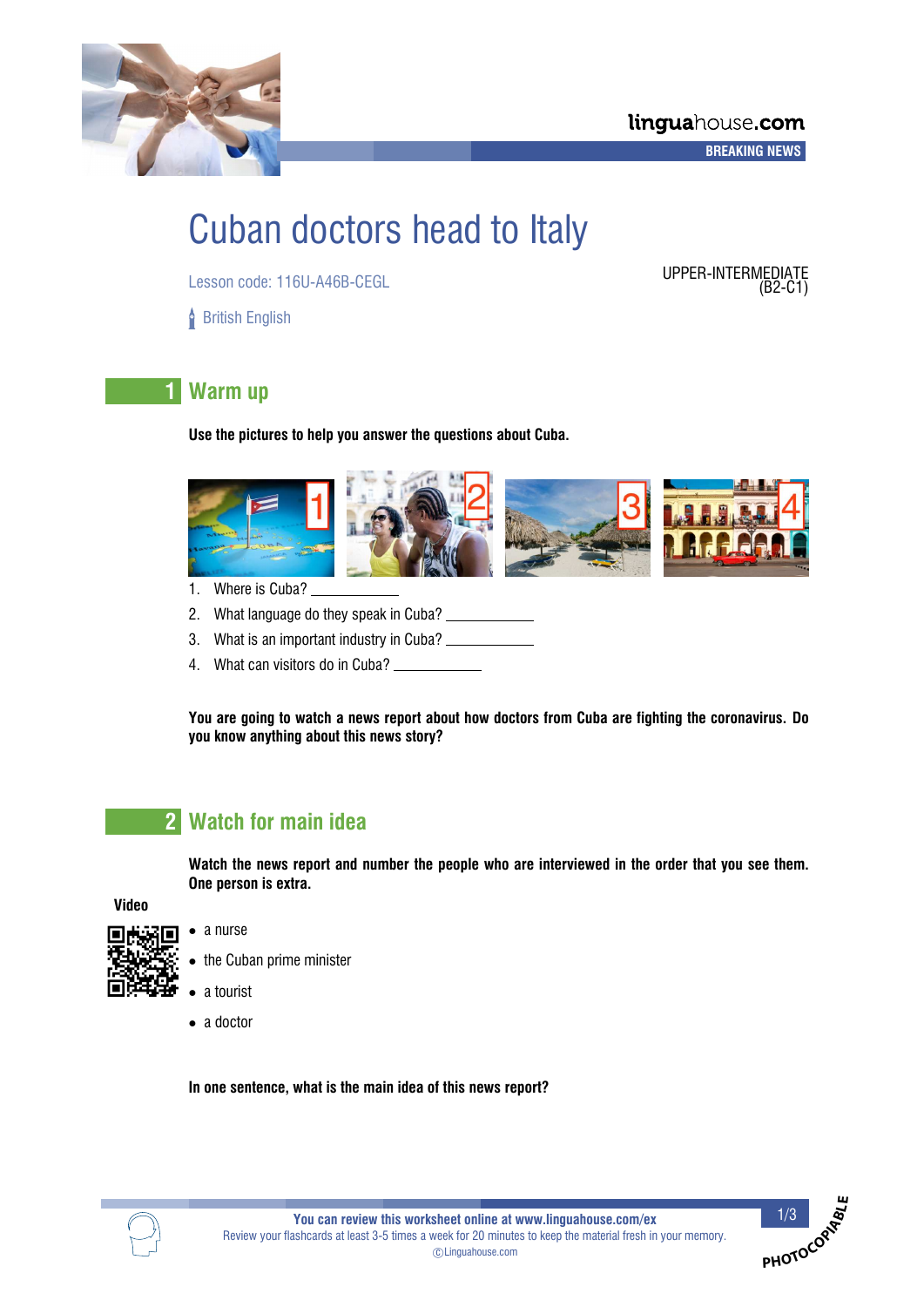**A A A A BREAKING NEWS**

# **3 Watch for detail**

**Read the sentences from the report and remember/predict the missing words. The words you write will have the same or similar meaning as the words in bold. Watch the report again to check.**

- 1. Now for the first time, a Cuban medical **working group** / **b** \_\_\_\_\_\_\_\_\_\_\_\_\_ is on the way to Europe.
- 2. But we **completed the work that we said we'd do / f \_\_\_\_\_\_\_\_\_\_\_ our m \_\_\_\_\_\_\_\_** there and we all came back.
- 3. For the moment, Cuba has so far registered 25 cases of coronavirus, much / s\_\_\_\_\_\_\_\_\_\_\_\_\_ less than most Latin American nations.
- 4. The authorities only announced they would **let fewer people come / r e** \_ into the island on Friday.
- 5. There are other foreigners that **live** / **r in Cuba permanently.**
- 6. Cuba is lending Italy these **doctors and nurses / m** \_\_\_\_\_\_\_\_\_\_\_\_\_ at no cost, but for over a decade the **allowing the use of (for money)** / **l** of doctors and nurses has been the island's top **way of bringing outside money into the country**  $/$  **h<br>** $\qquad c$  $\qquad \qquad g$
- 7. The Communist Party will be hoping that **record-breaking worldwide / u** g **g** demand for doctors will help pay for the power, food and running water Cubans will need to get through this crisis.

# **4 Vocabulary in context**

**Choose the best meaning for these expressions in bold from the news report, using the context to help you.**

- 1. They insist they're going to Italy **of their own free will** but many of them are very nervous.
	- a. Their travel has been paid for by the government
	- b. They are volunteers
	- c. They are going to travel in the near future
- 2. The country **boasts one of the highest doctor-to-patient ratios** in the world.
	- a. Cuba's patients are very grateful to their doctors
	- b. Cuba's doctors save a lot of lives every year
	- c. Cuba is proud to have so many doctors, compared to the numbers of patients
- 3. ... global demand for doctors will help pay for the power, food and running water Cubans will need to get through this crisis. **A silver lining perhaps at a dark moment**.
	- a. Even though this is a difficult situation, Cubans can find some benefits
	- b. Cubans can't use electric lights at night because there isn't enough power on the island
	- c. Cuba needs more silver money to get through the pandemic



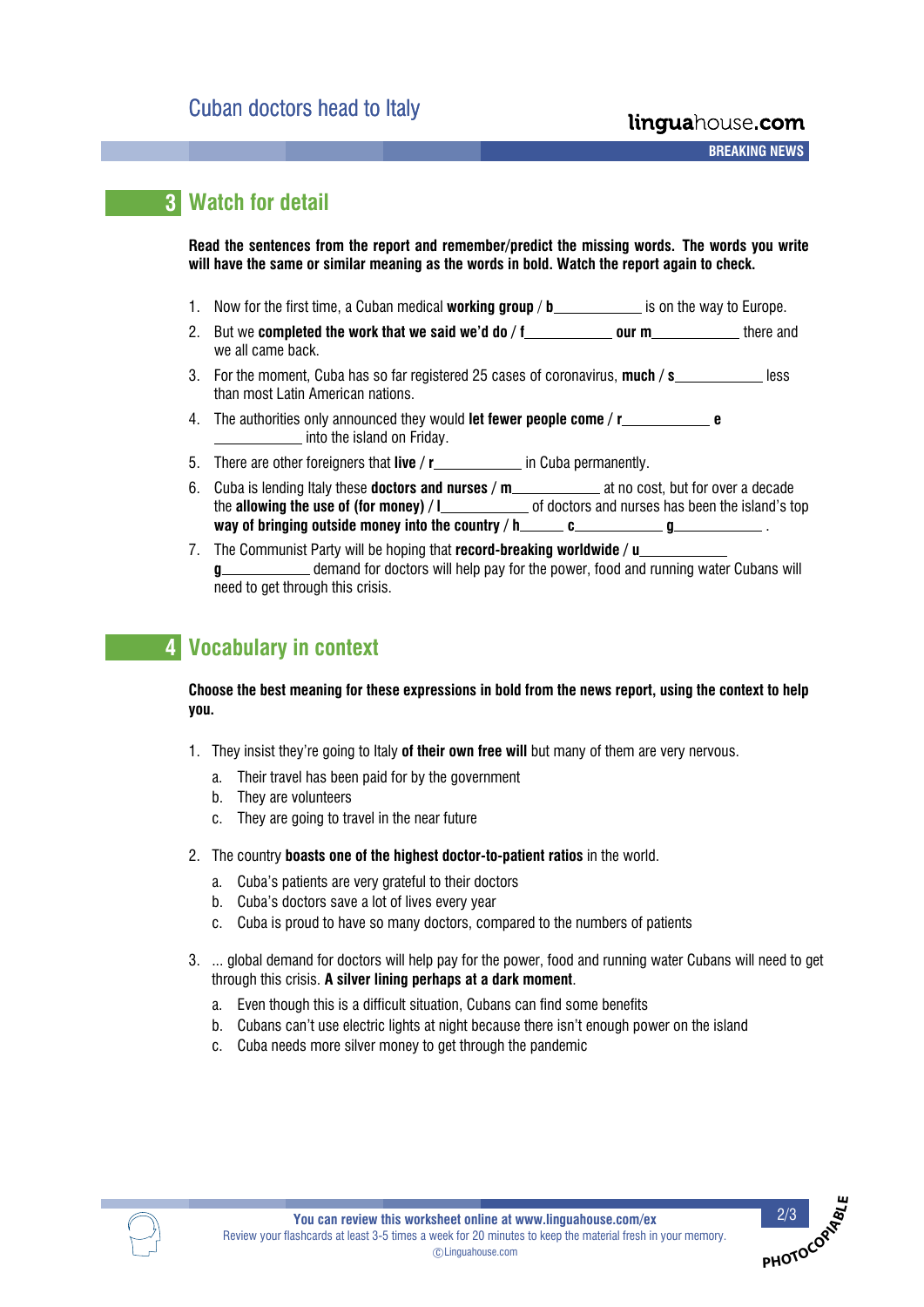**PHOTOCO**O

# **5 Comprehension questions**

## **According to the report, what are the answers to these questions?**

- 1. What similar action have Cuban doctors taken in the past, and why?
- 2. According to the report, does Cuba have a lot of coronavirus cases? Why might this be?
- 3. How has Cuba earned money in the past and why has this changed now?
- 4. How is Cuba earning money now? Are the medics in this report being paid?

# **6 Discuss**

## **Discuss any or all of these questions in pairs or groups.**

## **NEWS STORY**

- 1. What other professionals are important in an emergency like a pandemic? Think of other types of key workers that are helping. (A key worker is a person who provides an essential service to their country.)
- 2. How should we support and thank key workers at this time?
- 3. Can you think of any other historical examples of international co-operation?

## **LANGUAGE POINT**

- 1. Have you ever done something similar to these Cuban doctors **of your own free will**? Why did you want to do this?
- 2. Do you think your country has a high doctor-to-patient ratio? What about the teacher-to-student ratio? (You can say: for every doctor there are X patients.)
- 3. Describe a time in your life when you could say '**Every cloud has a silver lining**.'

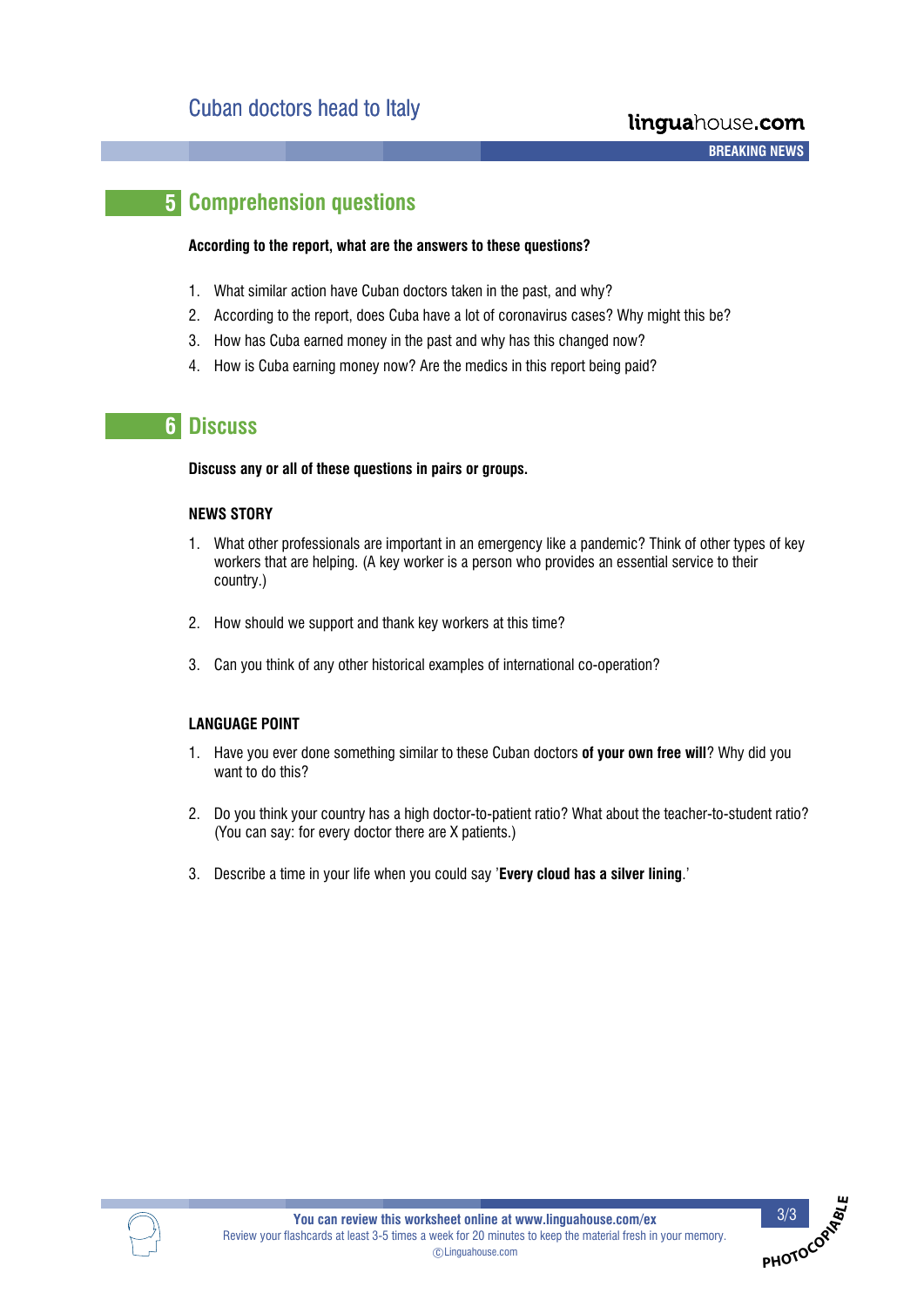## **2**- **Watch for main idea**

## **TAPESCRIPT: Cuban Doctors Head to Italy**

Over the last 50 years Cuban doctors have saved millions of lives in Latin America, Asia and Africa. Now for the first time, a Cuban medical brigade is on the way to Europe.

**Ed Augustin:** There are 36 doctors behind me and 15 nurses. I spoke to some of them over the last couple of hours and I can tell you they're very proud. They insist they're going to Italy of their own free will but many of them are very nervous.

**Leonardo Fernandez (doctor):** Of course, I'm scared but when we went to fight Ebola in West Africa in 2014, we were scared too. But we fulfilled our mission there and we all came back.

**Carlos Armando Garcia Hernandez (nurse):** What we're going to do is cure and bring relief, not only to the Italian people but the world's population. This is a global battle and we have to fight it together.

**Ed Augustin:** Why are you going on this mission if you know that Cuban doctors have died on past missions?

**Carlos Armando Garcia Hernandez (nurse):** Because we are the Cuban people, this is Cuba and we're always going to keep fighting.

For the moment, Cuba has so far registered 25 cases of coronavirus, substantially less than most Latin American nations. The country prides itself on its preventative health care system and boasts one of the highest doctor-to-patient ratios in the world. But the country's fragile economy is highly dependent on tourism, and authorities only announced they would restrict entry into the island on Friday.

**Manuel Marrero Cruz (Cuban Prime Minister):** We're not closing the border, meaning what we're doing is regulating entry into the country of people, except those that are residents of our national territory who are not only our countrymen. There are other foreigners that reside in Cuba permanently, or some who because of their work are here for several years.

Cuba is lending Italy these medics at no cost, but for over a decade the leasing of doctors and nurses has been the island's top hard currency generator. With Cuba's tourism sector hit hard by the corona virus pandemic, the Communist Party will be hoping that unprecedented global demand for doctors will help pay for the power, food and running water Cubans will need to get through this crisis. A silver lining perhaps at a dark moment.



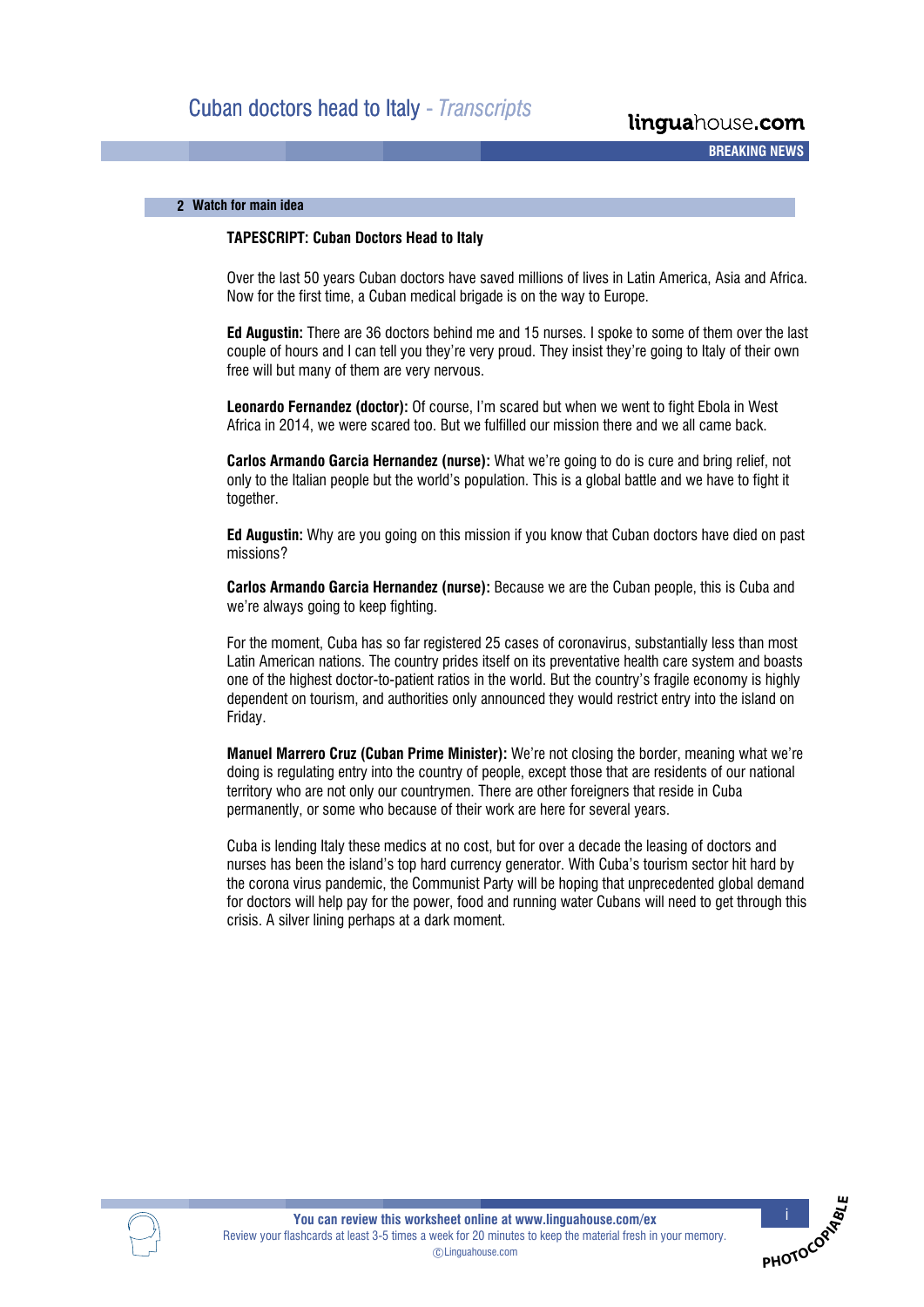**A A A A BREAKING NEWS**

## **1**- **Warm up**

*5 mins. The purpose of this stage is to introduce the topic and start students thinking about this news story. Go over the four questions with the whole class, using the pictures to help and feeding in the answers as needed. Students need a bit of background information about Cuba to help them understand the news report. Then ask students what they've heard about how Cuban doctors are helping to fight coronavirus. Do not confirm or deny any ideas but tell students they are going to watch a news report to find out more.*

*ANSWERS: 1 Cuba is an island in the Caribbean. 2 People speak Spanish in Cuba. 3 One very important industry in Cuba is tourism, but sugar and tobacco are also important. 4 Visitors to Cuba enjoy the classic architecture and can also see vintage cars from the 1950s in everyday use on the streets.*

#### **2**- **Watch for main idea**

*5 mins. In this stage, students will watch to get a general idea of content and organization. Set the task before viewing and then play the report. Students should focus on watching and listening at this stage; they should not be making notes while they watch. After watching, students should be able to order the interviewees from memory. After you check answers, set the follow-up question (one sentence only!) and compare answers with student predictions from the previous exercise. Avoid getting bogged down with vocabulary, as students will be watching the report for detailed information and vocabulary in the next stage.*

*ANSWERS: in order - 1 a doctor 2 a nurse 3 the Cuban Prime Minister (extra = a tourist). The main idea of the story is that Cuban medical workers are going to Italy to help the doctors there to treat patients with coronavirus.*

#### **3**- **Watch for detail**

*15 mins. In this stage, students will listen for detailed information. Go over the instructions and perhaps demonstrate the first exercise (without confirming or denying the answer). Remind students that it can be helpful to think about parts of speech for the missing word, as this can lead them to typical endings, eg in question 1, the missing word is a noun because the synonym "working group" is a noun and the word comes before and is the subject of the verb "is". Then allow students time in pairs to look through the exercise so they can remember or predict the missing words, using all the clues to help. If they don't know an item, they should just move on to the next one. Students then listen to the report a second time before checking answers in pairs. Often students can hear all of the phonemes of the word but need support in converting this to plausible spellings. After you check answers with the class, they may want to listen one final time to focus on the relationship between sound and spelling. Drill any words, phrases or sentences that were problematic for students - the underlined syllables in the answers are stressed.*

*ANSWERS: 1 brigade 2 fulfilled (our) mission 3 substantially 4 restrict entry 5 reside 6 medics / leasing / hard currency generator 7 unprecedented global*

#### **4**- **Vocabulary in context**

*5 mins. In this stage students can focus on some multi-word expressions, or chunks, that appear in the text and are often used in other contexts. Working alone or in pairs, give students a few minutes to read the sentences and the options and then check answers. There is an option to explore these chunks further in the discussion task.*

*ANSWERS: 1b 2c 3a - this is based on the metaphorical idiom: every cloud (temporary negative situation) has a silver lining (positive side).*